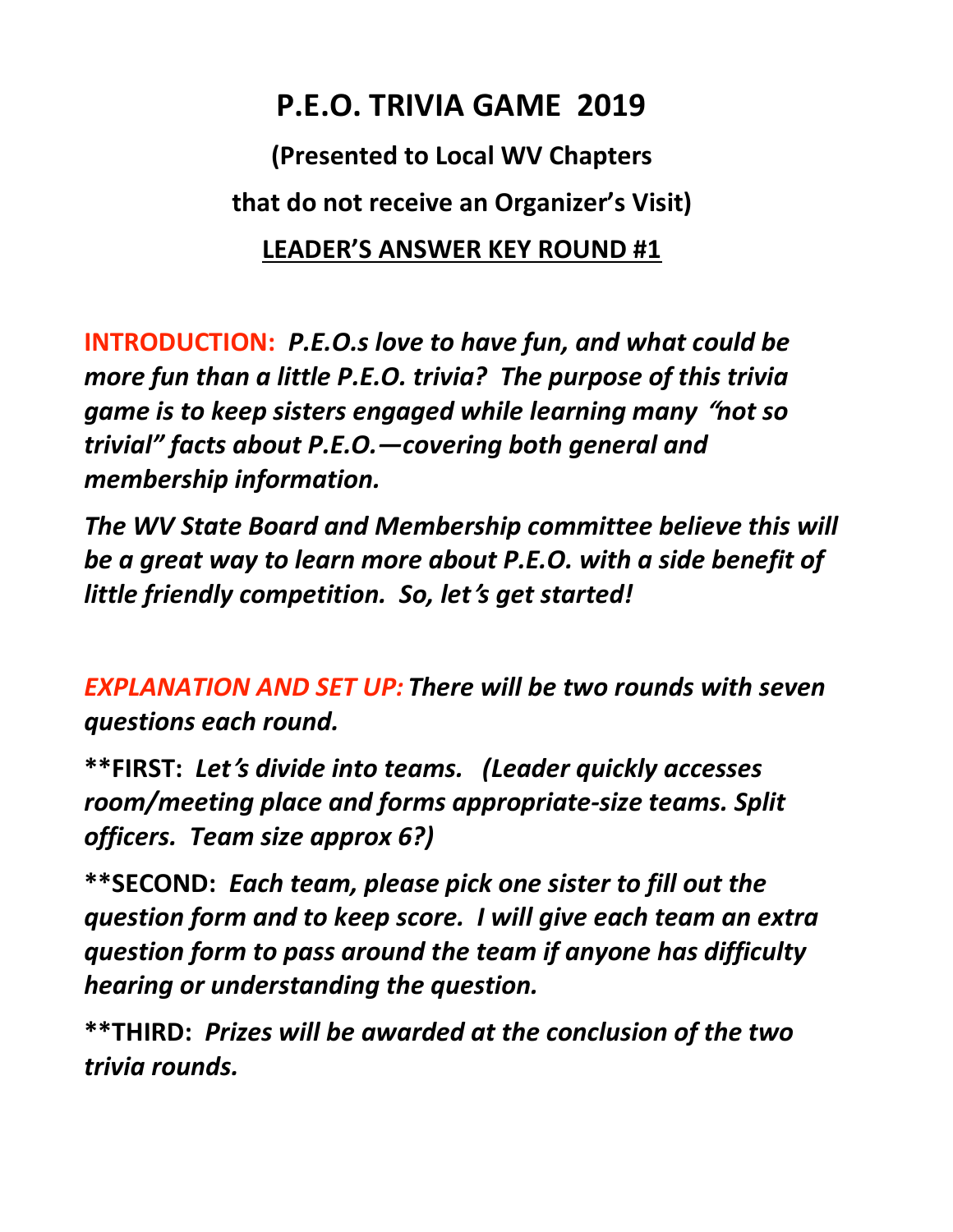## LET THE GAMES BEGIN….(NOTE: Read question and provide answer one question at a time)

- 1. Which anniversary did P.E.O. recently celebrate?
	- a.  $100^{\text{th}}$
	- b.  $150^{th}$
	- c.  $200^{th}$
	- d. Was there an anniversary this year?!
		- ANSWER: It is NO secret that 2019 was P.E.O.'s sesquicentennial year of celebration. The answer is B.
- 2. How many local P.E.O. chapters are there across the U.S. and Canada?
	- a. 60
	- b. 600
	- c. 6,000
	- d. Too many to count
		- ANSWER: The answer is C. There are approximately 6,000 LOCAL chapters in the United States and Canada. Did you know West Virginia has 27 local chapters? Currently, sisters from the southern part of WV are actively working on organizing a new chapter in the Bluefield area. So, if you know of any potential sisters in Bluefield, please contact our State Organizer.
- 3. How many active P.E.O. members are there across the U.S. and Canada?
	- a. 100,000
	- b. 230,000
	- c. One million
	- d. 500,000
		- ANSWER: P.E.O. has approximately 230,000 members across the U.S. and Canada - the answer is B.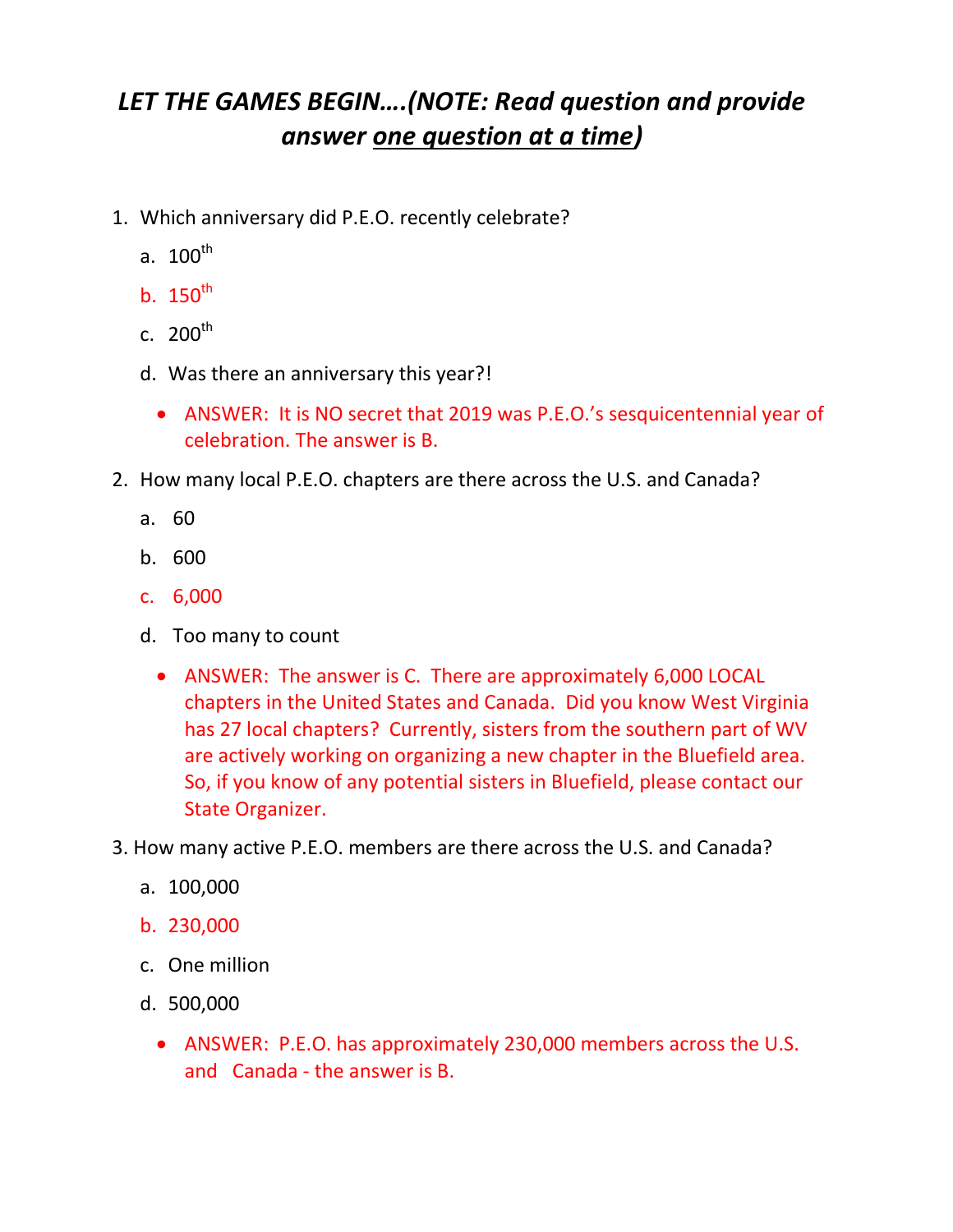- 4. When did P.E.O. become the owner of Cottey College?
	- a. 2017
	- b. 1969
	- c. 1927
	- d. 1869
		- ANSWER: Cottey College has been owned and supported by the P.E.O. Sisterhood since 1927, answer C. Cottey College is an independent liberal arts and sciences college for women located in Nevada, Missouri. Cottey was recently ranked by U.S. News & World Report as #1 in Best Value School in the region, #9 in Best Regional Colleges, and #3 in Lowest Student Debt Load at graduation in the region. How amazing is that?
- 5. At what school and in what year was P.E.O. founded?
	- a. Iowa Wesleyan College
	- b. Iowa State College
	- c. Drake University
	- d. Indiana Wesleyan College
		- ANSWER: On January 21, 1869 seven young women formed our organization, P.E.O. at Iowa Wesleyan College, answer A. After two of them were not chosen for membership in another sorority on campus, our seven Founders decided to create a sisterhood of their own and the rest, as the saying goes, is history……